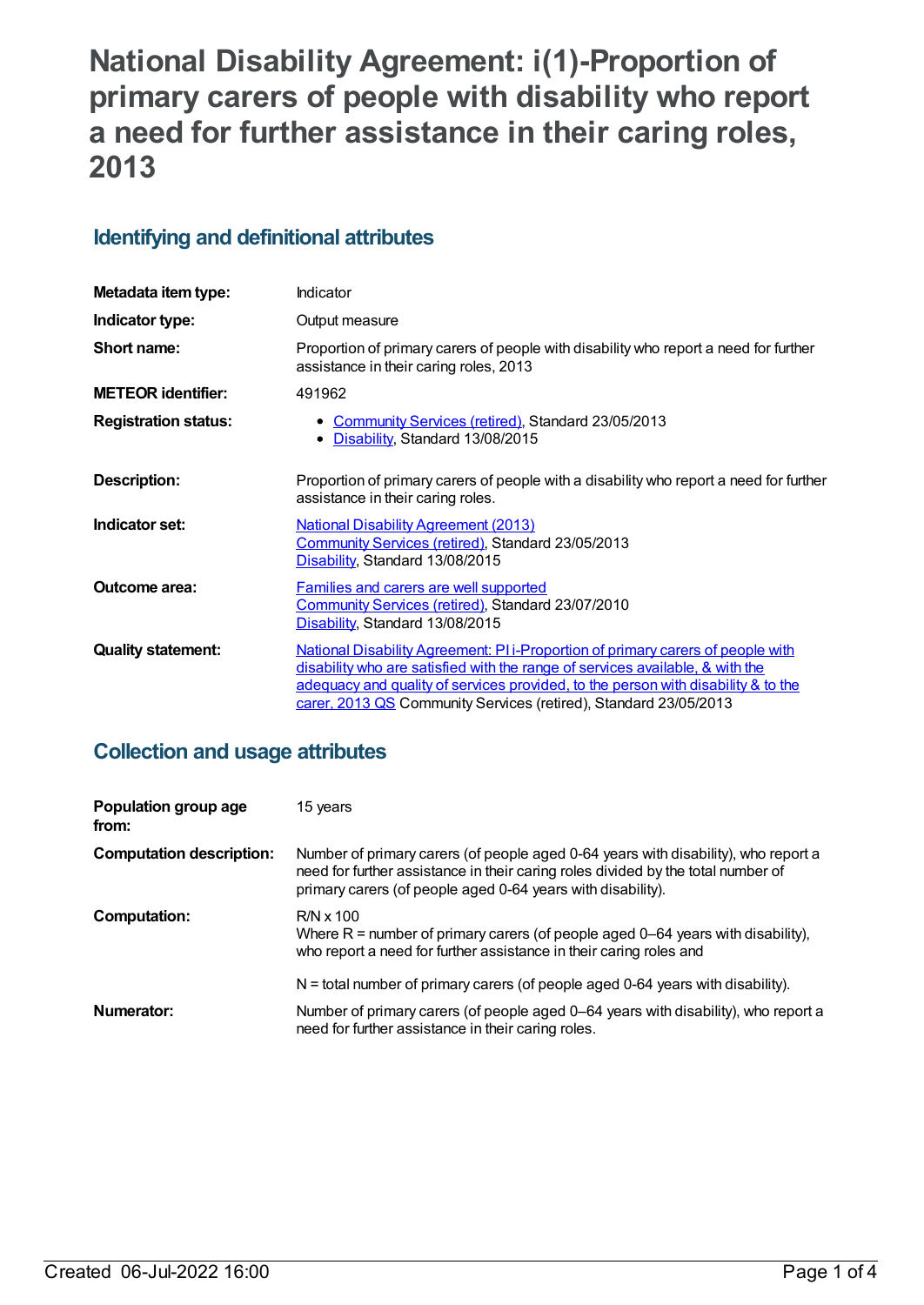#### **Data Element**

'Need for further assistance in caring roles' indicator

**Data Source**

ABS Survey of [Disability,](https://meteor.aihw.gov.au/content/445288) Ageing and Carers (SDAC), 2009

#### **Data Element / Data Set**

#### **Data Element**

Cared accommodation identifier

#### **Data Source**

ABS Survey of [Disability,](https://meteor.aihw.gov.au/content/445288) Ageing and Carers (SDAC), 2009

#### **Data Element / Data Set**

**Data Element**

Carer status (2009 definition)

#### **Data Source**

ABS Survey of [Disability,](https://meteor.aihw.gov.au/content/445288) Ageing and Carers (SDAC), 2009

#### **Data Element / Data Set**

Person-age, total years N[NN]

**Data Source**

ABS Survey of [Disability,](https://meteor.aihw.gov.au/content/445288) Ageing and Carers (SDAC), 2009

**Denominator data elements:**

**Denominator:** Total number of primary carers of people with disability.

### **Data Element / Data Set**

#### **Data Element**

Cared accommodation identifier

**Data Source**

ABS Survey of [Disability,](https://meteor.aihw.gov.au/content/445288) Ageing and Carers (SDAC), 2009

#### **Data Element / Data Set**

#### **Data Element**

Carer status (2009 definition)

**Data Source**

ABS Survey of [Disability,](https://meteor.aihw.gov.au/content/445288) Ageing and Carers (SDAC), 2009

#### **Data Element / Data Set**

[Person—age,](https://meteor.aihw.gov.au/content/303794) total years N[NN]

**Data Source**

ABS Survey of [Disability,](https://meteor.aihw.gov.au/content/445288) Ageing and Carers (SDAC), 2009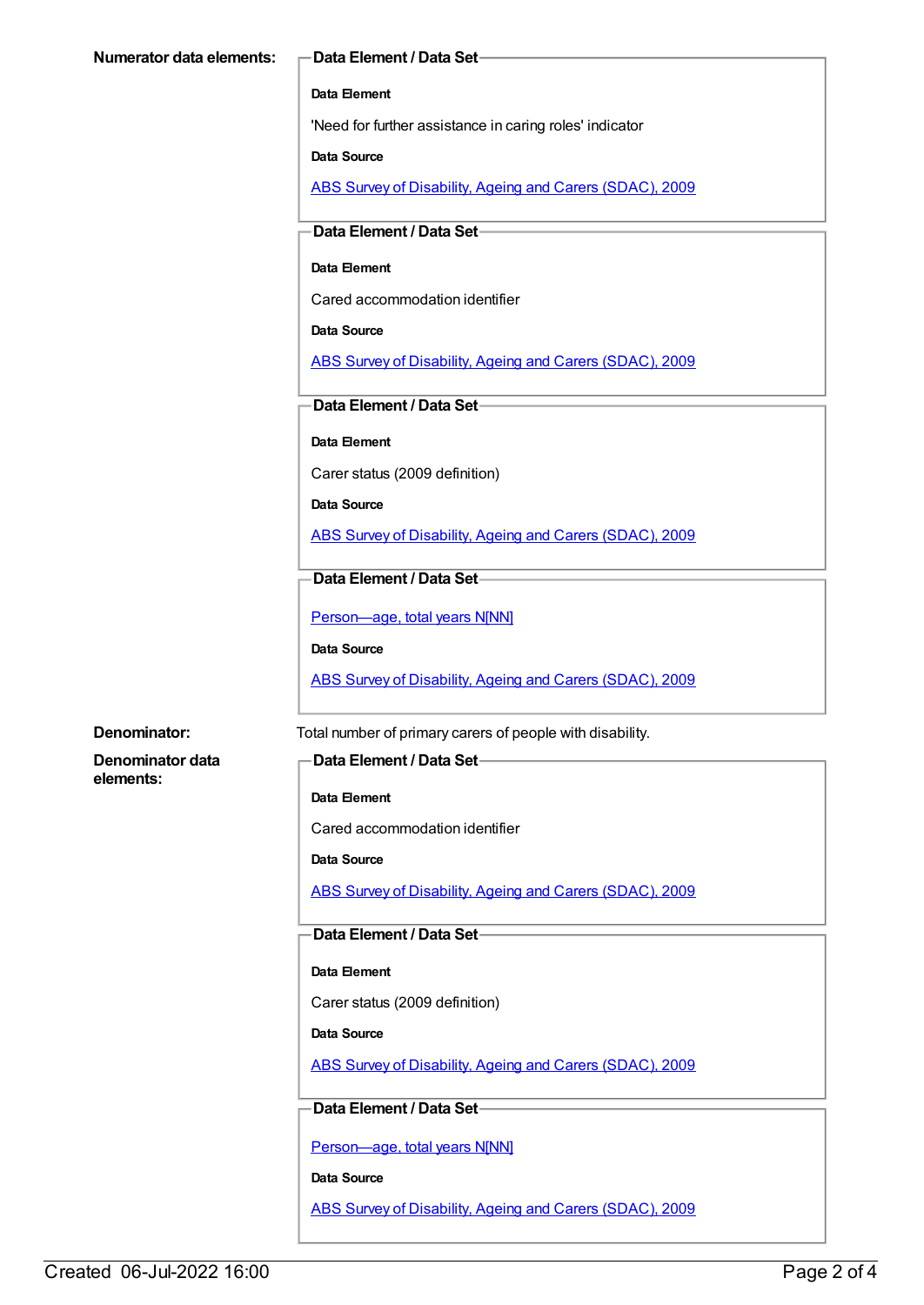| Disaggregation:                         | The following disaggregations will be presented by State/territory, by;                        |
|-----------------------------------------|------------------------------------------------------------------------------------------------|
|                                         | • Carer sex, carer age group (for total persons only: 15-44, 45-64, 65 years                   |
|                                         | and over, subtotal 15-64 years, total)<br>• Carer Remoteness Area (major cities, other, total) |
|                                         | • Main recipient of care age group (0-14, 15-44, 45-64, total 0-64 years)                      |
|                                         | The following disaggregations will be presented Nationally, by;                                |
|                                         | • Carer Remoteness Area (major cities, inner regional, outer regional, remote,<br>total)       |
|                                         | • Carer country of birth (Australia, other English speaking countries, all English             |
|                                         | speaking countries, non-English speaking countries, total)                                     |
| <b>Disaggregation data</b><br>elements: | Data Element / Data Set-                                                                       |
|                                         | Data Element                                                                                   |
|                                         | 'Main recipient of care age group' indicator                                                   |
|                                         | <b>Data Source</b>                                                                             |
|                                         | ABS Survey of Disability, Ageing and Carers (SDAC), 2009                                       |
|                                         | Data Element / Data Set-                                                                       |
|                                         |                                                                                                |
|                                         | Person-Australian state/territory identifier, code N                                           |
|                                         | Data Source                                                                                    |
|                                         | ABS Survey of Disability, Ageing and Carers (SDAC), 2009                                       |
|                                         | Data Element / Data Set-                                                                       |
|                                         | Person-sex, code N                                                                             |
|                                         | <b>Data Source</b>                                                                             |
|                                         | ABS Survey of Disability, Ageing and Carers (SDAC), 2009                                       |
|                                         | Data Element / Data Set-                                                                       |
|                                         |                                                                                                |
|                                         | Person-age, total years N[NN]                                                                  |
|                                         | Data Source                                                                                    |
|                                         | ABS Survey of Disability, Ageing and Carers (SDAC), 2009                                       |
|                                         | Data Element / Data Set-                                                                       |
|                                         | Person-country of birth, code (SACC 2008) NNNN                                                 |
|                                         | Data Source                                                                                    |
|                                         | ABS Survey of Disability, Ageing and Carers (SDAC), 2009                                       |
|                                         |                                                                                                |
|                                         | Data Element / Data Set-                                                                       |
|                                         | Person-geographic remoteness, classification (ASGC-RA) N                                       |
|                                         | <b>Data Source</b>                                                                             |
|                                         | ABS Survey of Disability, Ageing and Carers (SDAC), 2009                                       |
|                                         |                                                                                                |

**Comments:** Data disaggregation will depend on reliability of estimates.